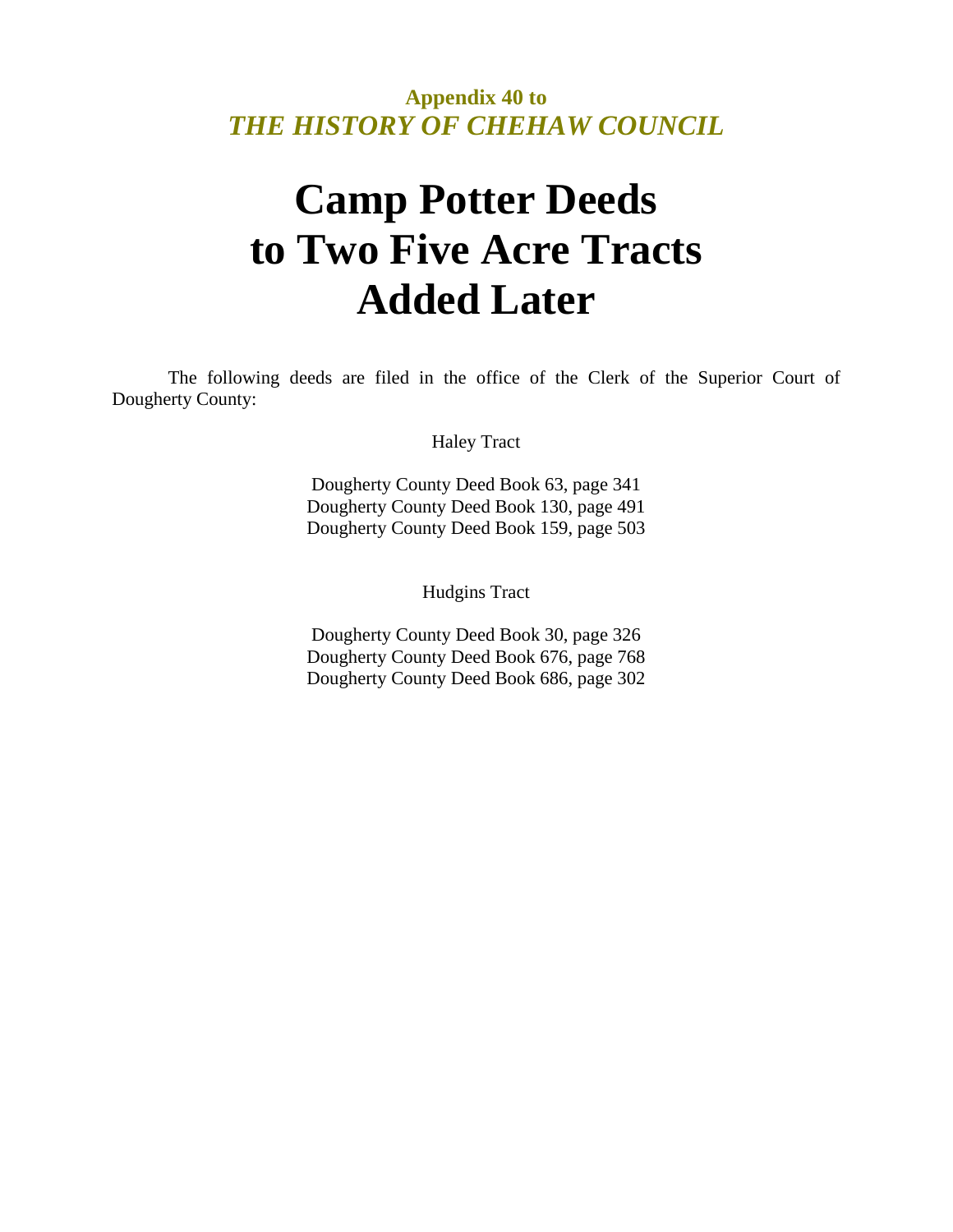DOUGRERTY County. Georgia.

<del>ن سری کے بعد م</del>

5th day of ..... **MAX** THIS IMPENTURE, made this.... in the way of our Lord and the second part.

 $63/3$ 

 $341$ 

**Local March** 

 $\label{eq:1} \mathcal{L} = \{u_1, \ldots, u_n\}$ 

"我们在我们的情况下,我们

WITNESSETH; That the said part........ of the first part for and in condigention of the sum of.... 

hareby schnowledged, ........ Wed .....targetzed, sold and do... 28.... by these presents bargain, sell, revaise, release and forever quit-claim to the said partifica......of the second part.....thair...burs and assigns, all the right, title interest, 

all the following described tracts or parcels of land tying and baing to Dougherty,

County, Georgie, and more particularly described as follows, to wit:<br>All of Lind fots hos. 114, 115, 216, 241, 243, 249, 314, 320, 556, 382, 383, 392, 393, 194, 1941, 2011, 401, 302, 306, all lyins all teins in the First Lund District of Doutherty County, Seorgia.

also all of Lend Lots Nos. 281 and S20 in the Second Land wistrict of Dourherty County.  $Gen.$ 

SACS. TANK

 $1937$ 

ama to the said described promises to purwise aspectations or belonging. with all visible, unanisms and assumptions

TO HAVE AND TO HOLD the sold described previese age the said part. inn...of the second part....th@if.... erthed premies or its appartm

IN WITNESS WHEREOF, the mid part T. ...... of the first part ha-fi- ....... hereuse set ..... if the ...... hands and 

fliguet, senied and delivered in the presence of:

\_\_L. R. QUESTON ............................  $S, C, TAL2X, JR,$ N.P. DO. 00. 5A.

B,

Attested by: SUSIE TOLTERT

CORPORATE STAL.

Bearded Oct. 6th, 1937.

11944 Mly<sub>un</sub>con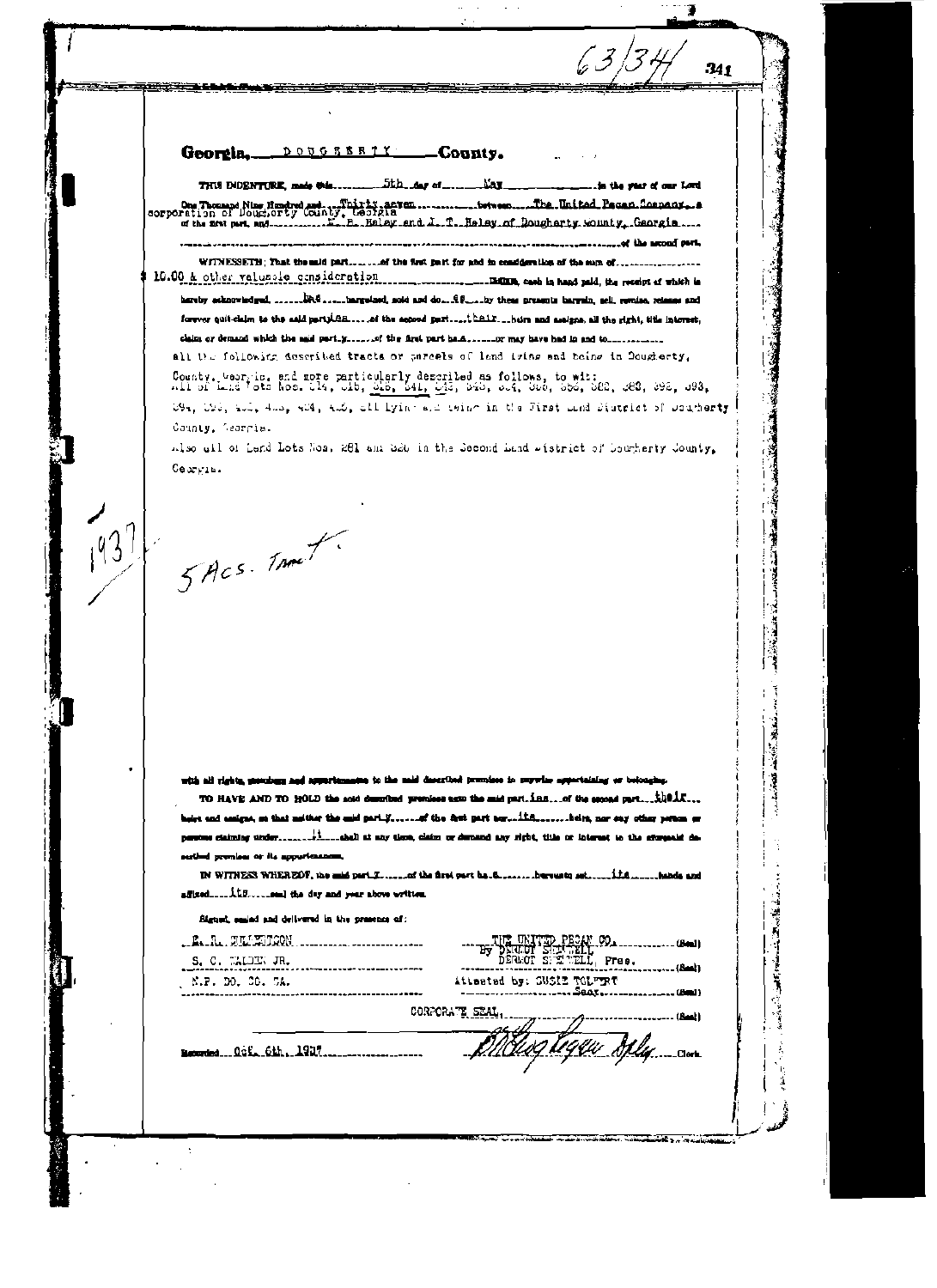J. T. RALET TO DEED - - Division of Property

**7. B. HALEY** 

THIS INCENTURE, Made this 31st day of December in the year of our Lord, One Thousand Hine Hundred and forty-sight between J. T. Haley, of the County of Dougherty and State of Geirgia, of the first part, and W. S. Haley, of the County of Dougherty and State of Georgia, of the second part;

*I mme* 

WITHESSETH: The partleshere to being joint owners or tenants in common of various parcels of real estate and said parties being desirous of eliminating such joint and undivided concrabip herain,

KON INEREFORE, for and in consideration of second party conveying and transferring to first party his undivided one-half interest in certain parcels of said property as shown by deeds executed contemporaneously her with, first party does hereby transfer and convey to second party his undibided one-helf interest in and to all those tracts or parcels of land lying and being in the County of Dougherty, State of Georgia, and more particularly described as follows:

MAST ELM R 1: (Keystone Units)

All that tract or parcel of land lying and being in the County of Dougherty and teing formerly known as gart of the Neystone Pecan Company property and being all of the land in Dougherty County, Reorgia, as described in deed from E. B. Hnowles to W. P. ac [J. T. Haley, dated may 28, 103d, and recorded July 3, 193d, in Reed mook 74, lage 812, of the Dougherty County Deed Records; also all of the Dougherty County, Georgia, property as deseribed in deed from h. D. Ano.les and J. R. Pinksten, as Receivers of the Revetons recan' Company, to the Keystone Orchard Owners, Inc., as recorded in the effice of the Click of the Superior Court of Dougherty County, Georgia, in feed look 31, Page 100, and reference to said last mentioned two deeds is hereby make for a more complete description of the property conveyed and exceptions as contained in last mentioned deed.

TRACT REM BR Z: (Klndig)

All that tract or parcel of land lying and being in the First Wistrict of Dougharty County, Secryla, ind being Land Lots Nos. 150, 135, 133 and 188.

The above described property being a part of the propert and all of the Dougherty County property as described in deed from Sillis 3. Eindig to S. 3. and J. T. Haley, as recorded June 2, 1935, in Leed Ponk 74, Page 255, on the Deed Records of Doughorty County,  $\lambda$ eorzia.

TREF NELER S: (Rodgers)

Unit Sum er 139, Jection 8, containing one (1) acre and being a part of the plantation formerly known as Keystone Pecan Company, lying in Dougberty County, Georgia.

This being a part of the same property and all of the wougherty County Property described. in Deed from Miss Cora E.Radgers, to J. T. and W. D. Maley, as shown by deed recorded Lassaber 10, 1030, in Doed Book 75, Fage 814, of the Dougherty County Deed Records. TRACT NONTRAS --

All of the following described property or orchard units located on property formerly known at the Reystone Pecan Company property in Dougherty County, Georgia, and located in the respective section or su'division of the property known as the Esysteme Pecan Company, as follows: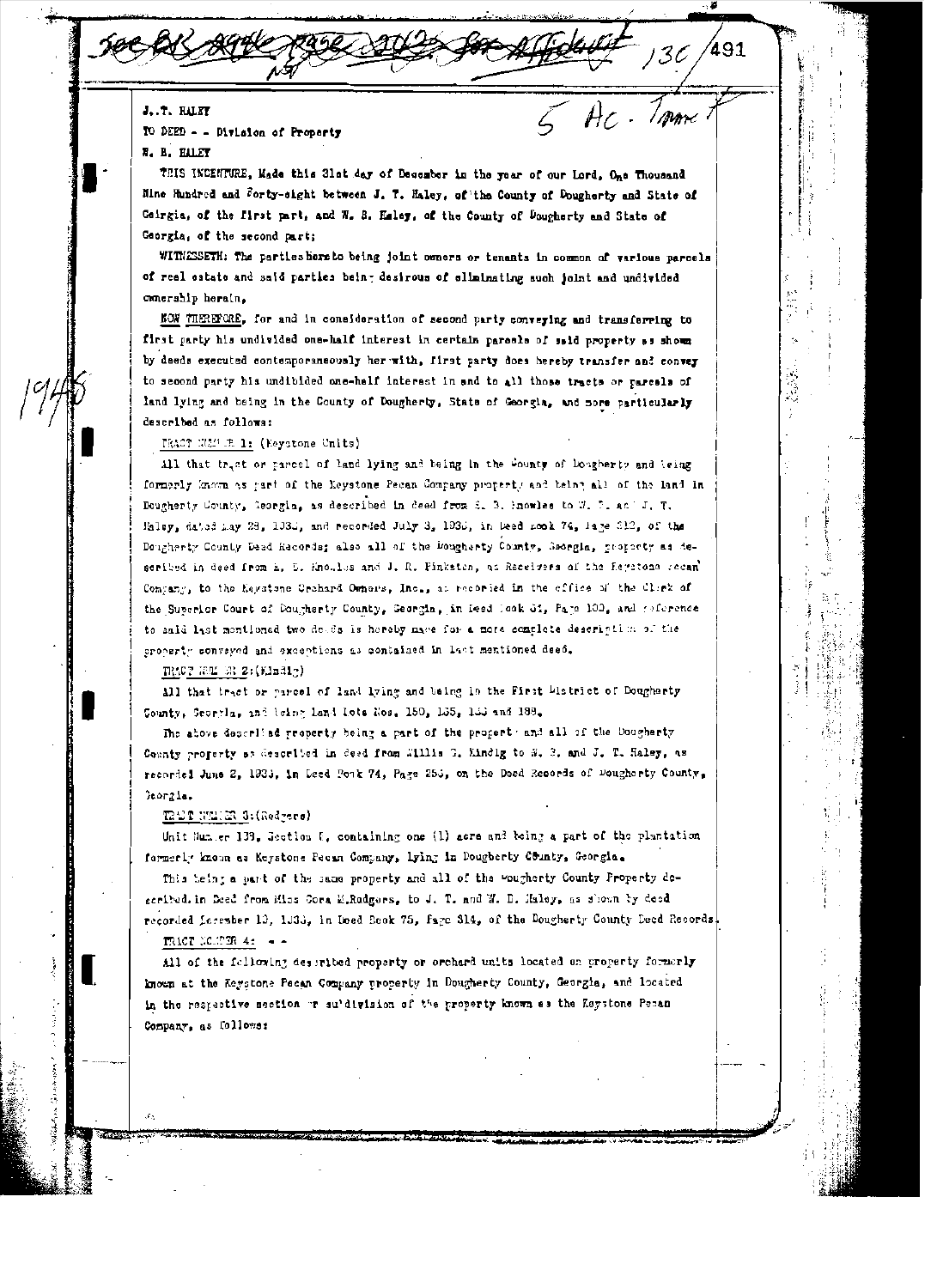Section A: 335, 336, 1/5 unit sdjoining 336 on north, 333, 334, 401, 402, 411, 429, 430, 433, 440, 473, 532 (being 3/4 of a mnit); 400 413 423, 441, 453, 459, 434, 3/4 of 437. 12/20 of 385, being all of said tracts west of the railroad on plan of said orchard units; 158 103, 150, 159, 169, 170, 185, 196 and 1/5 unit adjoining each 169 and 196 on the north; 394, 381, 382, 387, 275 29d, 5/20 unit No. 205 east of the railroad; 32d, being 19/20 of a unit, and 4/00 part of anit No. 325 east of railroad; 22, 23, 24, 25, 27, 30, 31, 32. 33, 34, 35, 333, 231, 33, 94, 05, 43, 43, 52, 53, 85, 37, 133 and 1/5 unit adjoining 113 on the north; 114, 115, 116, 117, 118, 119, 120, 121, 122, 123, 134, 135, 135, 145, 146, 147, 160, 161, 162, 163, 164, 176, 177, 300, 301, 337 and 1/5 of 337, 338, 361, 383, 364 and 1/5 of 334, 365, 366, 474, 475, being 13/20 unit west of railroad; 451, being 12/20 of unit west of railroad; 447, 448 and L/S adjoining 448 on the north, parts of 448 and 446 situated east of the railroad, 435 and 476, the latter being 3/4 of a unit; 3, 4, 8, 9, 10, 11, 13, 13, 20, 37, 36, 41, 42, 44, 45, 48, 57, 58, 59, 60, 61, 71, 72, 73, 74, 75, 75, 77, 88, 89, 92, 98, 125, 127, 128, 149, 149, 151, 153, 157, 199, 199, 191, 211, 215, 234, 235, 236, 239, 240, 242, 256, 257, 254, 255, 261, 267, 274, 279, 292, 293, 293, 290, 298, 299, 303, 305, 319, 311, 315, 319, 333, 334, 341, 349, 348, 350, 351, 352, 353, 333, 372, 373, 377, 387, 417, 423, 425, 432, 453, 450, 453, 454, 477, 479, 483, 430, 431, 492, 439, 503, 280 and 1/5 part of unit between 000 and highway 444, 11/29 of 445, 10/20 of 425, 414, 3/20 of 415, 8/29 of 399 west of the railroad, 335 being 3/20, 388 being 17/20, 207, 320 being 19/20, 321 (north 4/20 and south 6/20), 322 bein; 19/20, 323, 324, 325 (south 6/20), 295 (south 5/20), 39, 97, 427, 179, 18d, 273, 4d6, 171, 1J4, 3Z7, 3Od, 9d;

Section B: 1, 2, 5, 6, 22, 23, 24, 19, 10, 33, 35, 36, 38, 39, 40, 41, 42, 33, 114, 73, 74, 03 teing 1/2 unit, 74 teing 1/2 unit, 97, 98, 142, 181, 154, 137, 175, 192, 193 heing 15/20, 205, 207, 211 and the 1/4 part west f 211, 131, 37, 29, 30, 34, 5/20 of unit 77, 4/20 of unit 30, 13/29 of unit 103, 13/29 of unit 119, 49, 102, 111, 173, 130, 11, 191;

Sentim C: 39 in Block 2, 24 and 25 in Block 2; 88 in Block 1; 38, 40, 41, 42 (7/20) 44 and 45 in Tlock S.

THATT NIME BY S: (Progch)

All that track or parcel of land lylng and being in County of Dougherty, State of Georgia and more particularly descrited as follows: Lot No. 22 containing nine and forty-eight ons-hundredths (9.48) acres, and lot Mo. 23 containing ten and nineteen one-hundredthe (10.19) acres, of Subdivision of Palmyra Pecan fatates, according to a map or plat of said subdivision as the same is recorded in Plat Sook 1, Page 150, of the land records of Dougherty County, Seorgia.

The above property being described in Deed Book 75, Face 235, Dougherty County Leed Records.

. TRACT EUMLER G: (United Pecan Company)

محم<sup>ل</sup> با مارین

All those trasts or parcels of land situated, lying and being in the First and Second Districts of Dougherty County, Georgia, and described as fractional part of Land Lot No. 316 and the mbole of Land Lots Eos. 356, 355, 354, 341, 382, 383, 392, 293, 394, 393, 422; 423, 424, 425, less ten (10) acres off of the northwest corner of same, and part of Land lot No. 231, consisting of one huntred (100) acres off of the east side of same in the Second District of Dougherty County, Georgias excepting from the above described premises all those trace or tarcels or lots in Subdivisions 1, 2, (3 and 4 of the United Pecan Company property or Empire Georgia Pacan Company property, as described in deed from the United Pecan Company to J. T. and T. B. Haley, dated October 5, 1937, and recorded In Deed Fook 77, Page 350, of the Dougherty County Deed Records.

 $\mathcal{H}(\mathbb{R}^{n}) \cong \mathcal{H}(\mathbb{R}^{n}) \otimes \mathcal{H}$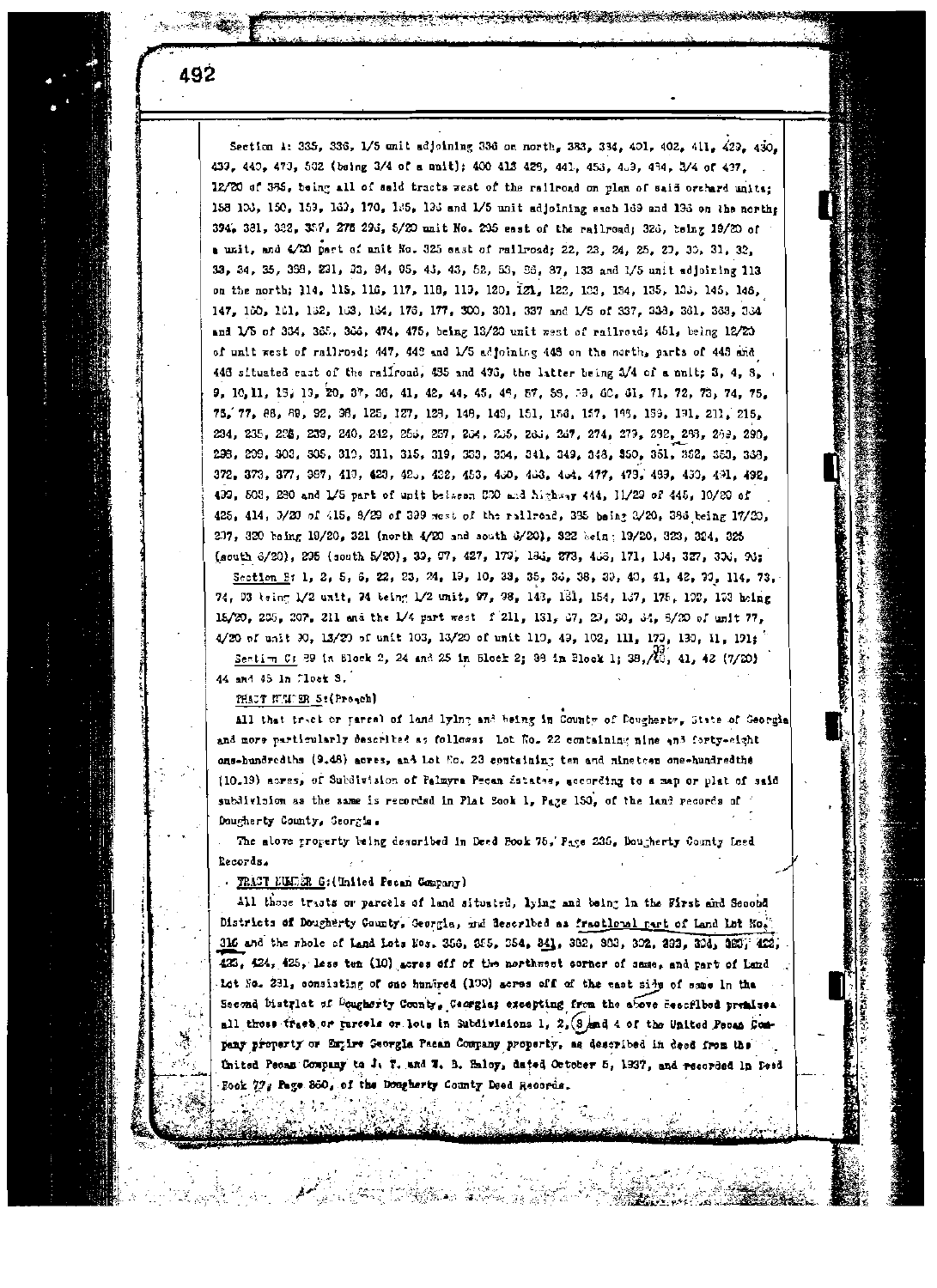TO HAVE AND TO HOLD the said targained presises, together with all and singular the rights, members and appurtenances thereof, to the same being, belonging, or in any wise appertaining to the only proper use, benefit and behoof of him, the said party of the second part, his heirs, executors, administrators and assigns in fee simple.

And the said party of the first part, his heirs, executors and administrators, the fitle to said bargained premises unto the party of the second part, his heirs, executors administrators and assigns against said party of the first part, his heirs, executors and administrators, and all and every other person or persons, shall and will sarrant and forever defend by virtue of these presents.

J. T. HALEY

IN TESTISSNY WHEREOF. The said party of the first part has hereunto set his hand and affixed his seal, the day and year above written.

Signed, scaled and delivered in presence of S. C. MALLEY, JR. MRS. E. C. CLARK<br>R.P. Do.Co.Ja. (Ceal)

 $(L.S.)$ 

495

Recorded October 20, 1940 At Rand Clerk  $\mathscr{N}_{i:i+1}$ 

NEW TORK LIFE INCOMMUCE COMPANY

TO DEED

ì

i<br>T

**Bandalo** 

 $\parallel$ 

**Continued by School School** 

FRANKLINE D. RICHARDS

SIMPE OF NEW YORK, COUNTY OF NEW YORK

THIS INDENTURE, Made the 17th day of October, in the year of our Lord One Thousand Nine Rundred and forty-nine (1949) between NET YORK LIFE INSURANCE COMPANY, a corroration of the State of New York, of the first part, and FRANKLIN D. RIGHARDS of Washington, D. C., as Federal Housing Commissioner, his successors and assigns, of the second part,

WITHERMSTH: That the said party of the first part, for and in consideration of the sum of One Sindred Dollars (\$100.00) and other good and valuable sonsiderations, in hand paid, at and before the sealing and delivery of these presents, the receipt whereof is hereby acknowledged, has granted, bargained, sold, aliened, convoyed and confirmed, and by these presents does grant, bargain, sell, alien, convey and confirm unto the said party of the second part, his successors and assigns, all the following described property, to-wit:

All that real estate, situated and leing in the wounty of Poughesty, Thate of Tourtin, an being mach particularly described as follows:

All of let M, sleck 2, of "Ly land Park Sullivision, seconding to plat of said subdivision recorded is Flat, olk 1, pare 203. In the office of the Click of the Lap rior Court of Lourherty County, Deergia.

TO HAVE MID TO HOLD the said above granted and described property, with all and singalar the rights, members and sypurtenances thereto unto appertaining, to the only proper use, benefit and behasf of the said party of the second part, his successors and assigns, in Fee Cimple; and the said party of the first part the said bargained property above described unto the said party of the second part, his successors and assigns, against the said party of the first part and all claiming, by, through or under said party of the first part, shall and will and does hereby warrant and forever defend by virtue of these presents.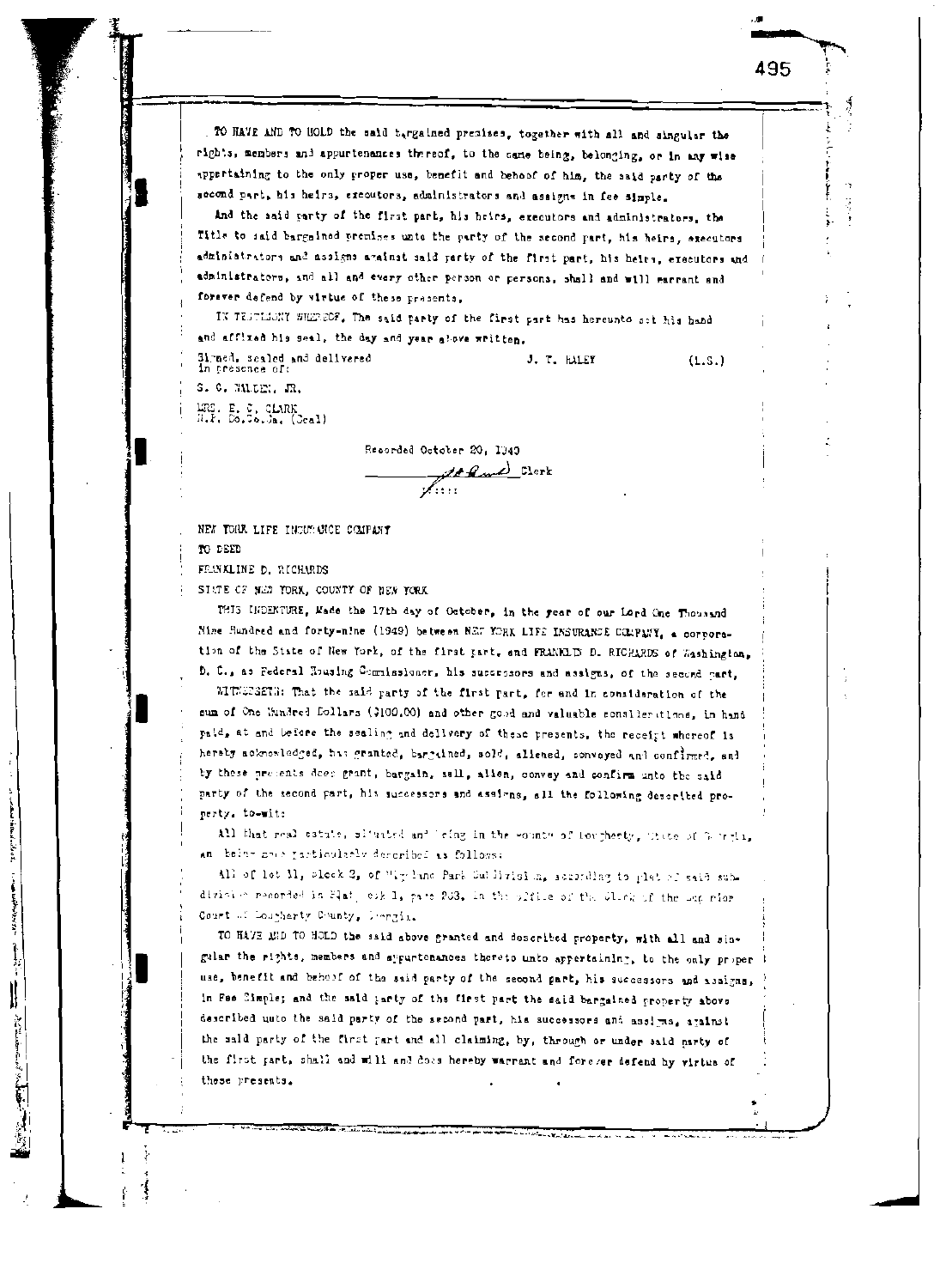| 503                                                                                                                                                                                                                                                                                                                                                                                                                                                               |
|-------------------------------------------------------------------------------------------------------------------------------------------------------------------------------------------------------------------------------------------------------------------------------------------------------------------------------------------------------------------------------------------------------------------------------------------------------------------|
|                                                                                                                                                                                                                                                                                                                                                                                                                                                                   |
|                                                                                                                                                                                                                                                                                                                                                                                                                                                                   |
|                                                                                                                                                                                                                                                                                                                                                                                                                                                                   |
| QUIT CLAIM DEED                                                                                                                                                                                                                                                                                                                                                                                                                                                   |
| <b>GEORGIA.</b><br>Dougharty<br>County.                                                                                                                                                                                                                                                                                                                                                                                                                           |
| THIS INDENTURE, made this  LEL day of Detector  in the year of our Lord                                                                                                                                                                                                                                                                                                                                                                                           |
| One Thousand Nine Hundred and Fifty-two heavens YERION S. HALEY, Executed x and.<br>JOEL T. HALE', Executor, of the Estate of W. S. HALEY, Deceased, of the first part,                                                                                                                                                                                                                                                                                           |
| M AN MAXAR and<br>J. W. BUSH, TANK FAULK, JA'ES P. CUMITION, JR. of County of Dougherty State of                                                                                                                                                                                                                                                                                                                                                                  |
| WITNESSETH: That the said part las __ of the Arat part for and in consideration of the sum of stated.<br>One lian red and ng/100 - - Dollars, rath in hand paid, the receipt of which is<br>$\pm$ . $\pm$ . $\pm$                                                                                                                                                                                                                                                 |
| hereby acknowledged a land and do<br>by these presents bargain, sell remise,                                                                                                                                                                                                                                                                                                                                                                                      |
| release and forever quit-claim to the said partly find of the second part. Unable and assignat all the right,<br>title, interest, cluim or demand which the said partices of the first part ha Veor may had in and to                                                                                                                                                                                                                                             |
| All that theit or inneed of land lying end teins in the Sounty of Coucharty                                                                                                                                                                                                                                                                                                                                                                                       |
| Ste east Tournie, and in the Minit blockiet, and being that portion of lat of land                                                                                                                                                                                                                                                                                                                                                                                |
| No. Three thirs I Forty-can (E41) o ned by manter, consisting of Irect No. Three                                                                                                                                                                                                                                                                                                                                                                                  |
| Hundred Seventy-four (374) containing five acres, mire or less,                                                                                                                                                                                                                                                                                                                                                                                                   |
| This deed is made to the above named "rustees and their successors in office.<br>for the use and benefit of Cheham Council of the Boy Boouts of America, Inc., a                                                                                                                                                                                                                                                                                                  |
| Corporation with its principal office in the City of Albany, Chornie,                                                                                                                                                                                                                                                                                                                                                                                             |
|                                                                                                                                                                                                                                                                                                                                                                                                                                                                   |
|                                                                                                                                                                                                                                                                                                                                                                                                                                                                   |
|                                                                                                                                                                                                                                                                                                                                                                                                                                                                   |
| 5 Ho Tomet                                                                                                                                                                                                                                                                                                                                                                                                                                                        |
| 44.34                                                                                                                                                                                                                                                                                                                                                                                                                                                             |
|                                                                                                                                                                                                                                                                                                                                                                                                                                                                   |
|                                                                                                                                                                                                                                                                                                                                                                                                                                                                   |
| with all rights, members and spperimanes; is the said described propless in agrovise apperiateing or be-                                                                                                                                                                                                                                                                                                                                                          |
| kmarlag.<br>TO HAVE AND TO HOLD the said described premises unto the said part. LGs of the second part. the i.r.                                                                                                                                                                                                                                                                                                                                                  |
| beirs and assigns, so that belihar the said partinued the drut part nor their, beirs, nor any other person or<br>persons claiming under them shall at any time slaim or demand any right title or interest to aforesaid<br>described promises or its appurienances.                                                                                                                                                                                               |
| IN WITNESS WHEREOF, the said part lengt the first part hard hereunts set the liberals                                                                                                                                                                                                                                                                                                                                                                             |
| and effixed the AE.  seat the day and year above written,<br>Signed, Sealed and Dollvered in the presence of:                                                                                                                                                                                                                                                                                                                                                     |
| VERGON S. HALEY,<br>Executrix of the Estate of W.R.Holey<br>J. T. HALEY, SE.<br>Executor of the Estate of W. Heloy<br>DOROTHY P. MULGAN                                                                                                                                                                                                                                                                                                                           |
| MARINE V. CREEPS<br><b>15.P.Do.Co.Gm.(Seal)</b>                                                                                                                                                                                                                                                                                                                                                                                                                   |
| A Rawbourg<br>Letorded Fabruary 9. 1853                                                                                                                                                                                                                                                                                                                                                                                                                           |
|                                                                                                                                                                                                                                                                                                                                                                                                                                                                   |
|                                                                                                                                                                                                                                                                                                                                                                                                                                                                   |
|                                                                                                                                                                                                                                                                                                                                                                                                                                                                   |
|                                                                                                                                                                                                                                                                                                                                                                                                                                                                   |
|                                                                                                                                                                                                                                                                                                                                                                                                                                                                   |
| ter and the second company of the second and the second company of the second company of the second second second and second second second second second second second second second second second second second second second<br>a de la propincia del propincia del propincia del contenente del contenente del contenente del contenente del<br>Contenente del contenente del contenente del contenente del contenente del contenente del contenente del conte |

 $\frac{1}{2}$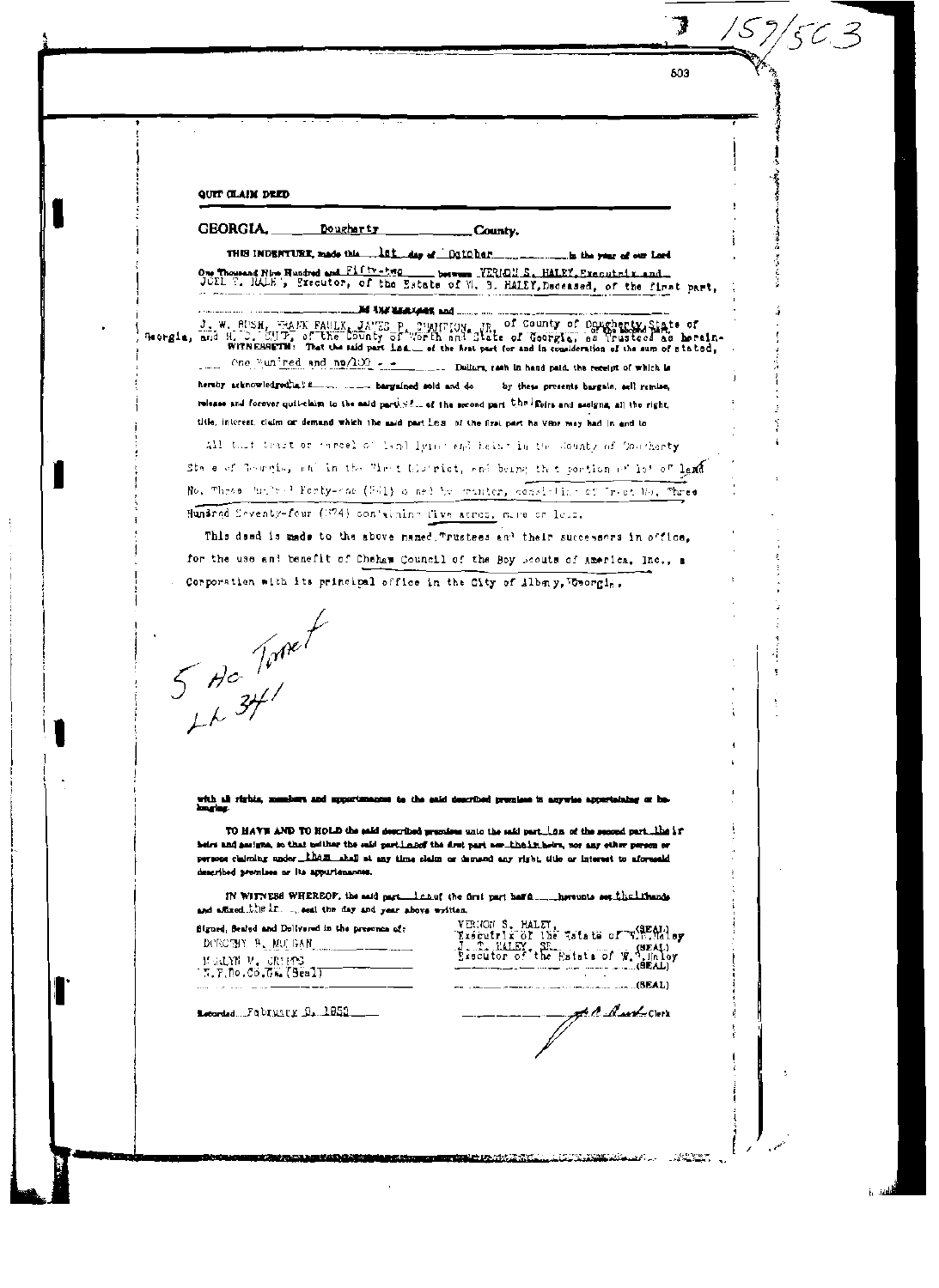3 t / 326 326 Suit person alone manuel (the grantic) or his personal representative or the transferse of said notes need not person ally conduct said sale, nor be present at it, that may execute all the process in this instruction When said rate is made theoremform, the person making the same or causing the same to be made shall execute for me and in my name to the pur chaser full und complete title to said property post is further authorized to do all other and funther acts I might do were I firesent, to make said sale complete und d'o frais the title unto fairchaser thereat uning durined necessary. A transfer of said indeletedness by contract or operation of law shall operate to vest this source in the transferee. And I will warrant and defent the right and little to said premises to said maurice trable as  $5405$ unell as to the functional at said sale. If it be made against the lawful claims of all persons whomsoever Hathers my hand and real Afric 17, 1920.  $LL^{34}$ signed sealed and delivered 5 Lee Martin Davidnater (L. 5.) m presence of Stafford Luitte (up) Octavia J. Ketchaus I Place berty Carnety Reorgen. Recorded April 17,1920 que S. Clark septy clerk. atah funci know all men by chine presents that wheras L. 7  $J^*$   $\mathcal{F}$ feelings they ) and Indian was on the 29 th day of September 1915 appointed general Receiver. for the United Peran Company. a confroration with the principal office in Darighesty Cornetif. georgia, and that on sail date of M. Salterson was like wise appointed a special Receiver by said-court for certain profreshes of the United Pecan Company, including the property hereby conveyed. the decrees appointing said ᄴ kecium fromding that all contracts of sale heretofon make with purchases of orchards from the Empire Georgia Pease united oncon company, should be carried into effect. and authorizing the execution of the deed from therefore this induction is to interest that for entrance concederation of the sum of arrows a in hand fraid by the granter hasinafter around the receipt where of is acknowledged the said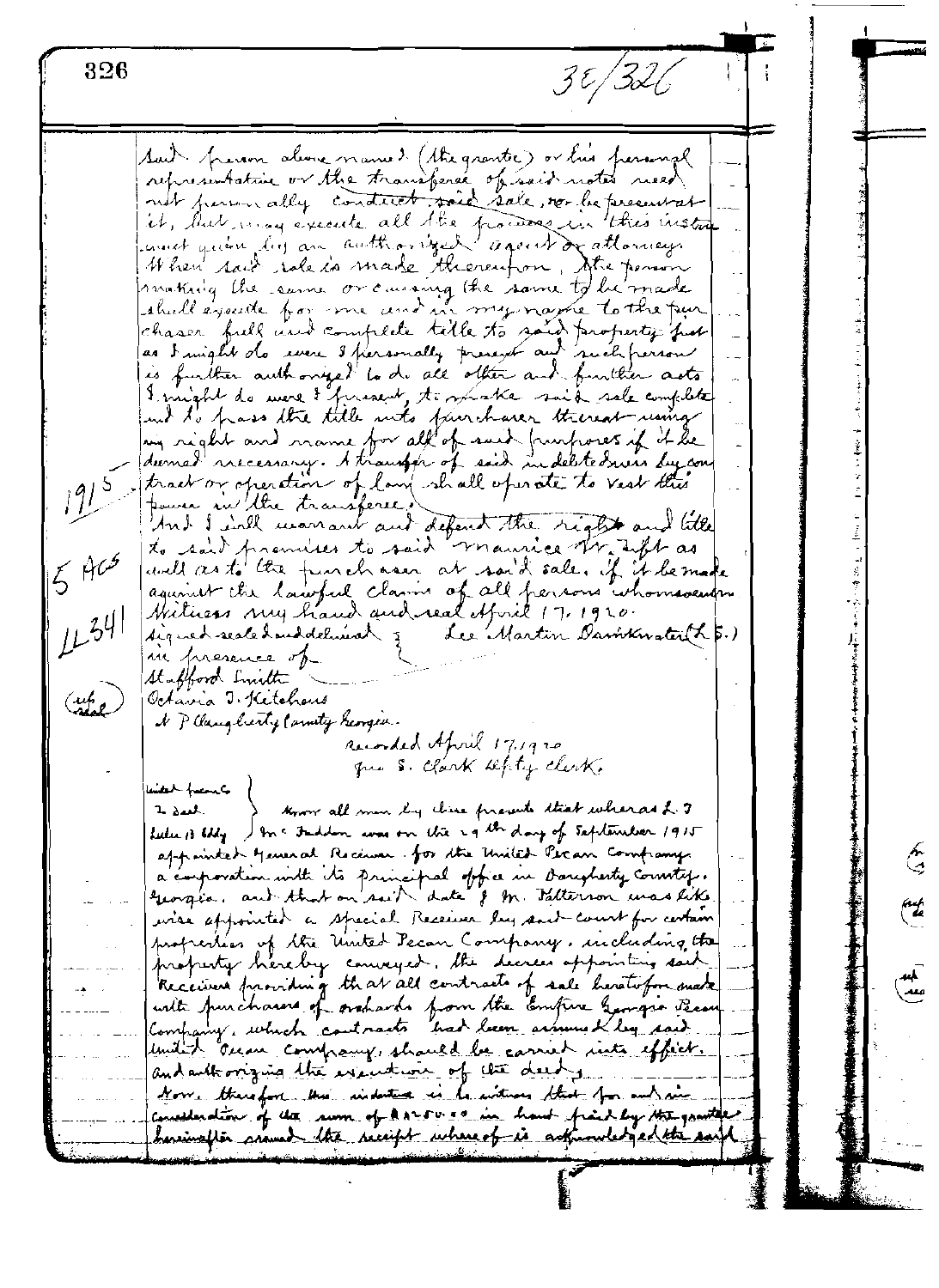827 husted Secan Company, by its duly authorized officers and the said L. J. Mc Zadden as Sineral Receiver for said Company and the properties of said company do here by grant, bargain sell and convey unto fus hulu 12 Eddy here and assigns lot Number Three Hundred Lucuty Seven (327) containing Five (5) acres, in subdivision three (3) we the Time Bistrial of Boughesty County, Georgia, according to a survey and plat of lands. of the Empire Georgia Person Company, which flat is recorded in the office of the clerk of the Superior Courtof Daugherty County, Georgea, in Book 18 prayer 624 of record fixed of tack County "In A are and be Hold unto the raid grantee, and her hairs and arrignes for even in feathingle's And the said Munted Pecan Company, for itself, its successors and assigns, Cammants and agrees with the granter her. him and assigns. that the said granter is hurfully singed. of the fee simple title of the granted premises, and the taint granter does here by agree to comment and heirs and assigns against the claims of all persons whatsoevers In writings restreve of the said ruited Pecan Company ley blue President and becaretary of said Company duly authorized to execute this counsequence, has here to set to limit and appied its confronte real and the said I I be addden as Receiver apresaid, and the raid of oll Patterson as special Receiver aforesaid, how leever not set their hand & and appixed their reals. this the 10th day of February 1916. signal realed and delivered, legithe saited Beauto Stricted Person Company (2.5) and I'M Lavier & PSoughesty County to By scualke dined realed and delivered by his mital and 1 7. Megablen (X5) IB Lamer N P Doughesty County Sa Receiver. Signed, Alaled and delivered by for College in Alguna<br>at 19 Euglas: Bangherty county have the presence of a f. M. Patterson (L.S.)<br>H. B. Zwylov 6 h Knight Receiver I. P. Dugheity County Sam Recorded Afril and 1920 Jus. S. Clark supty clerk.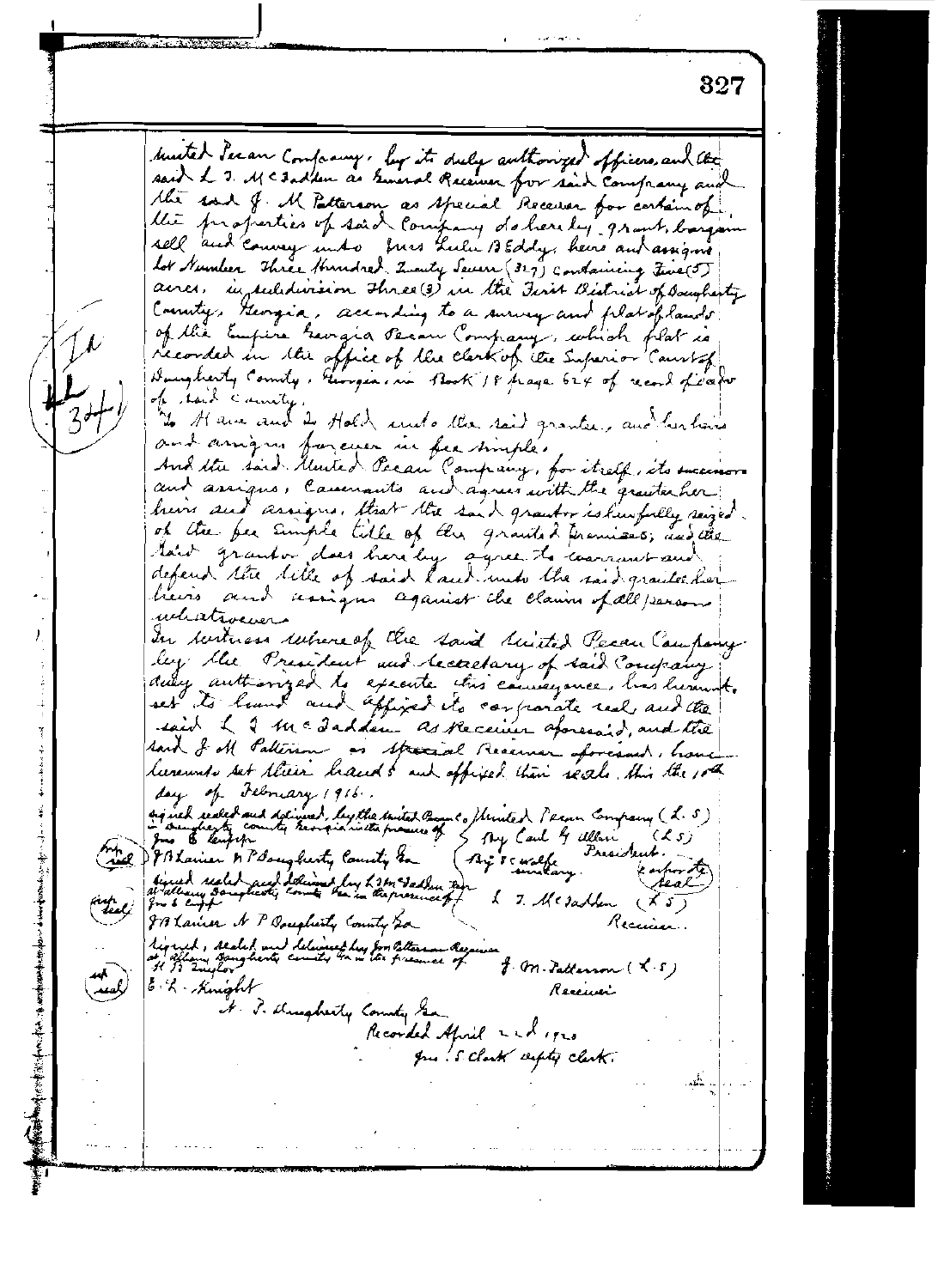$477/546$ 

| .<br>Dlioni a<br>County.<br>State of Contains<br><b>Ootakes</b><br>THIS INDENTURE, Mide this 21<br>of our Lead, One Thomsaid Nine Hundred pad<br><u>. Mente-des</u><br>Lula Ridy Edwards, Expostrix & Sole Hoir of Briste of Lala 5 Ridy<br>Dook<br>$\frac{1}{2}$ and State of $\frac{1}{2}$ . The state $\frac{1}{2}$<br>af the first met, and<br>laka I. Budgess Jr.<br>of the mount part:<br>WITHERSETH: That the said part F _____ d'the first part, for and in consideration of the sum of<br>\$10.00 & Qther, Considerations<br><b>ARALLOC.</b> -<br>In hand paid at sad before the maiing and dairery of these presents, the receipt whereof is hereby<br>acknowledged ha." granted, bargained, and and enteroyed, and by these presents do grant, bargain,<br>Described as Lot 327 in the Empire Pecan Company, Sub 3, accerding to a Flat<br>of Survey as recorded in Deed Snok 15-624 in the Office of the Clerk of<br>Superior Court of Dougharty County , Georgia. Containing 9 acres in Land Lot 341<br>tat District of Dougherty Dounty, Georgia.<br>To have and to hold the said bargained pressions, together with all and singular the rights, mass<br>her and systemations thereof, to the name being, belonging, or in any wine apportances to the only<br>where are beautif and behood of the side and party of the except part him, the exceptors,<br>administrators and makes in the staple.<br>said bargained presulum unto the part.F of the second part.hite beins, executers, administrature,<br>and analyze against mid part. Y of the first partbox hoirs, exceptors and administrators, and all<br>and every other person or persons, shall and will userstit and forever defend by virtue of these presents,<br>and the day and your above writim.<br>Inta Eddy Enandsan<br>Slaned, scaled and delivered in presence of:<br>Emericia A.Sole Neir of the Letter (L. S.)<br>Mu dµ5 f<br>of late 8 Edg __________<br>Londo I | waleranty deed   | $500$ $477$ $500$ |  |        |
|---------------------------------------------------------------------------------------------------------------------------------------------------------------------------------------------------------------------------------------------------------------------------------------------------------------------------------------------------------------------------------------------------------------------------------------------------------------------------------------------------------------------------------------------------------------------------------------------------------------------------------------------------------------------------------------------------------------------------------------------------------------------------------------------------------------------------------------------------------------------------------------------------------------------------------------------------------------------------------------------------------------------------------------------------------------------------------------------------------------------------------------------------------------------------------------------------------------------------------------------------------------------------------------------------------------------------------------------------------------------------------------------------------------------------------------------------------------------------------------------------------------------------------------------------------------------------------------------------------------------------------------------------------------------------------------------------------------------------------------------------------------------------------------------------------------------------------------------------------------------------------------------------------------------------------------------------------|------------------|-------------------|--|--------|
|                                                                                                                                                                                                                                                                                                                                                                                                                                                                                                                                                                                                                                                                                                                                                                                                                                                                                                                                                                                                                                                                                                                                                                                                                                                                                                                                                                                                                                                                                                                                                                                                                                                                                                                                                                                                                                                                                                                                                         |                  |                   |  |        |
|                                                                                                                                                                                                                                                                                                                                                                                                                                                                                                                                                                                                                                                                                                                                                                                                                                                                                                                                                                                                                                                                                                                                                                                                                                                                                                                                                                                                                                                                                                                                                                                                                                                                                                                                                                                                                                                                                                                                                         |                  |                   |  |        |
|                                                                                                                                                                                                                                                                                                                                                                                                                                                                                                                                                                                                                                                                                                                                                                                                                                                                                                                                                                                                                                                                                                                                                                                                                                                                                                                                                                                                                                                                                                                                                                                                                                                                                                                                                                                                                                                                                                                                                         |                  |                   |  |        |
|                                                                                                                                                                                                                                                                                                                                                                                                                                                                                                                                                                                                                                                                                                                                                                                                                                                                                                                                                                                                                                                                                                                                                                                                                                                                                                                                                                                                                                                                                                                                                                                                                                                                                                                                                                                                                                                                                                                                                         |                  |                   |  |        |
|                                                                                                                                                                                                                                                                                                                                                                                                                                                                                                                                                                                                                                                                                                                                                                                                                                                                                                                                                                                                                                                                                                                                                                                                                                                                                                                                                                                                                                                                                                                                                                                                                                                                                                                                                                                                                                                                                                                                                         | et the County of |                   |  |        |
|                                                                                                                                                                                                                                                                                                                                                                                                                                                                                                                                                                                                                                                                                                                                                                                                                                                                                                                                                                                                                                                                                                                                                                                                                                                                                                                                                                                                                                                                                                                                                                                                                                                                                                                                                                                                                                                                                                                                                         |                  |                   |  |        |
|                                                                                                                                                                                                                                                                                                                                                                                                                                                                                                                                                                                                                                                                                                                                                                                                                                                                                                                                                                                                                                                                                                                                                                                                                                                                                                                                                                                                                                                                                                                                                                                                                                                                                                                                                                                                                                                                                                                                                         | of the County of |                   |  |        |
|                                                                                                                                                                                                                                                                                                                                                                                                                                                                                                                                                                                                                                                                                                                                                                                                                                                                                                                                                                                                                                                                                                                                                                                                                                                                                                                                                                                                                                                                                                                                                                                                                                                                                                                                                                                                                                                                                                                                                         |                  |                   |  |        |
|                                                                                                                                                                                                                                                                                                                                                                                                                                                                                                                                                                                                                                                                                                                                                                                                                                                                                                                                                                                                                                                                                                                                                                                                                                                                                                                                                                                                                                                                                                                                                                                                                                                                                                                                                                                                                                                                                                                                                         |                  |                   |  |        |
|                                                                                                                                                                                                                                                                                                                                                                                                                                                                                                                                                                                                                                                                                                                                                                                                                                                                                                                                                                                                                                                                                                                                                                                                                                                                                                                                                                                                                                                                                                                                                                                                                                                                                                                                                                                                                                                                                                                                                         |                  |                   |  |        |
|                                                                                                                                                                                                                                                                                                                                                                                                                                                                                                                                                                                                                                                                                                                                                                                                                                                                                                                                                                                                                                                                                                                                                                                                                                                                                                                                                                                                                                                                                                                                                                                                                                                                                                                                                                                                                                                                                                                                                         |                  |                   |  |        |
|                                                                                                                                                                                                                                                                                                                                                                                                                                                                                                                                                                                                                                                                                                                                                                                                                                                                                                                                                                                                                                                                                                                                                                                                                                                                                                                                                                                                                                                                                                                                                                                                                                                                                                                                                                                                                                                                                                                                                         |                  |                   |  |        |
|                                                                                                                                                                                                                                                                                                                                                                                                                                                                                                                                                                                                                                                                                                                                                                                                                                                                                                                                                                                                                                                                                                                                                                                                                                                                                                                                                                                                                                                                                                                                                                                                                                                                                                                                                                                                                                                                                                                                                         |                  |                   |  |        |
|                                                                                                                                                                                                                                                                                                                                                                                                                                                                                                                                                                                                                                                                                                                                                                                                                                                                                                                                                                                                                                                                                                                                                                                                                                                                                                                                                                                                                                                                                                                                                                                                                                                                                                                                                                                                                                                                                                                                                         |                  |                   |  |        |
|                                                                                                                                                                                                                                                                                                                                                                                                                                                                                                                                                                                                                                                                                                                                                                                                                                                                                                                                                                                                                                                                                                                                                                                                                                                                                                                                                                                                                                                                                                                                                                                                                                                                                                                                                                                                                                                                                                                                                         |                  |                   |  |        |
|                                                                                                                                                                                                                                                                                                                                                                                                                                                                                                                                                                                                                                                                                                                                                                                                                                                                                                                                                                                                                                                                                                                                                                                                                                                                                                                                                                                                                                                                                                                                                                                                                                                                                                                                                                                                                                                                                                                                                         |                  |                   |  |        |
|                                                                                                                                                                                                                                                                                                                                                                                                                                                                                                                                                                                                                                                                                                                                                                                                                                                                                                                                                                                                                                                                                                                                                                                                                                                                                                                                                                                                                                                                                                                                                                                                                                                                                                                                                                                                                                                                                                                                                         |                  |                   |  |        |
|                                                                                                                                                                                                                                                                                                                                                                                                                                                                                                                                                                                                                                                                                                                                                                                                                                                                                                                                                                                                                                                                                                                                                                                                                                                                                                                                                                                                                                                                                                                                                                                                                                                                                                                                                                                                                                                                                                                                                         |                  |                   |  |        |
|                                                                                                                                                                                                                                                                                                                                                                                                                                                                                                                                                                                                                                                                                                                                                                                                                                                                                                                                                                                                                                                                                                                                                                                                                                                                                                                                                                                                                                                                                                                                                                                                                                                                                                                                                                                                                                                                                                                                                         |                  |                   |  |        |
|                                                                                                                                                                                                                                                                                                                                                                                                                                                                                                                                                                                                                                                                                                                                                                                                                                                                                                                                                                                                                                                                                                                                                                                                                                                                                                                                                                                                                                                                                                                                                                                                                                                                                                                                                                                                                                                                                                                                                         |                  |                   |  |        |
|                                                                                                                                                                                                                                                                                                                                                                                                                                                                                                                                                                                                                                                                                                                                                                                                                                                                                                                                                                                                                                                                                                                                                                                                                                                                                                                                                                                                                                                                                                                                                                                                                                                                                                                                                                                                                                                                                                                                                         |                  |                   |  |        |
|                                                                                                                                                                                                                                                                                                                                                                                                                                                                                                                                                                                                                                                                                                                                                                                                                                                                                                                                                                                                                                                                                                                                                                                                                                                                                                                                                                                                                                                                                                                                                                                                                                                                                                                                                                                                                                                                                                                                                         |                  |                   |  |        |
|                                                                                                                                                                                                                                                                                                                                                                                                                                                                                                                                                                                                                                                                                                                                                                                                                                                                                                                                                                                                                                                                                                                                                                                                                                                                                                                                                                                                                                                                                                                                                                                                                                                                                                                                                                                                                                                                                                                                                         |                  |                   |  |        |
|                                                                                                                                                                                                                                                                                                                                                                                                                                                                                                                                                                                                                                                                                                                                                                                                                                                                                                                                                                                                                                                                                                                                                                                                                                                                                                                                                                                                                                                                                                                                                                                                                                                                                                                                                                                                                                                                                                                                                         |                  |                   |  |        |
|                                                                                                                                                                                                                                                                                                                                                                                                                                                                                                                                                                                                                                                                                                                                                                                                                                                                                                                                                                                                                                                                                                                                                                                                                                                                                                                                                                                                                                                                                                                                                                                                                                                                                                                                                                                                                                                                                                                                                         |                  |                   |  |        |
|                                                                                                                                                                                                                                                                                                                                                                                                                                                                                                                                                                                                                                                                                                                                                                                                                                                                                                                                                                                                                                                                                                                                                                                                                                                                                                                                                                                                                                                                                                                                                                                                                                                                                                                                                                                                                                                                                                                                                         |                  |                   |  |        |
|                                                                                                                                                                                                                                                                                                                                                                                                                                                                                                                                                                                                                                                                                                                                                                                                                                                                                                                                                                                                                                                                                                                                                                                                                                                                                                                                                                                                                                                                                                                                                                                                                                                                                                                                                                                                                                                                                                                                                         |                  |                   |  |        |
|                                                                                                                                                                                                                                                                                                                                                                                                                                                                                                                                                                                                                                                                                                                                                                                                                                                                                                                                                                                                                                                                                                                                                                                                                                                                                                                                                                                                                                                                                                                                                                                                                                                                                                                                                                                                                                                                                                                                                         |                  |                   |  |        |
|                                                                                                                                                                                                                                                                                                                                                                                                                                                                                                                                                                                                                                                                                                                                                                                                                                                                                                                                                                                                                                                                                                                                                                                                                                                                                                                                                                                                                                                                                                                                                                                                                                                                                                                                                                                                                                                                                                                                                         |                  |                   |  |        |
|                                                                                                                                                                                                                                                                                                                                                                                                                                                                                                                                                                                                                                                                                                                                                                                                                                                                                                                                                                                                                                                                                                                                                                                                                                                                                                                                                                                                                                                                                                                                                                                                                                                                                                                                                                                                                                                                                                                                                         |                  |                   |  |        |
|                                                                                                                                                                                                                                                                                                                                                                                                                                                                                                                                                                                                                                                                                                                                                                                                                                                                                                                                                                                                                                                                                                                                                                                                                                                                                                                                                                                                                                                                                                                                                                                                                                                                                                                                                                                                                                                                                                                                                         |                  |                   |  |        |
|                                                                                                                                                                                                                                                                                                                                                                                                                                                                                                                                                                                                                                                                                                                                                                                                                                                                                                                                                                                                                                                                                                                                                                                                                                                                                                                                                                                                                                                                                                                                                                                                                                                                                                                                                                                                                                                                                                                                                         |                  |                   |  | ቤ ມ"   |
|                                                                                                                                                                                                                                                                                                                                                                                                                                                                                                                                                                                                                                                                                                                                                                                                                                                                                                                                                                                                                                                                                                                                                                                                                                                                                                                                                                                                                                                                                                                                                                                                                                                                                                                                                                                                                                                                                                                                                         |                  |                   |  | (1, 1) |
|                                                                                                                                                                                                                                                                                                                                                                                                                                                                                                                                                                                                                                                                                                                                                                                                                                                                                                                                                                                                                                                                                                                                                                                                                                                                                                                                                                                                                                                                                                                                                                                                                                                                                                                                                                                                                                                                                                                                                         |                  |                   |  |        |
|                                                                                                                                                                                                                                                                                                                                                                                                                                                                                                                                                                                                                                                                                                                                                                                                                                                                                                                                                                                                                                                                                                                                                                                                                                                                                                                                                                                                                                                                                                                                                                                                                                                                                                                                                                                                                                                                                                                                                         |                  |                   |  |        |
|                                                                                                                                                                                                                                                                                                                                                                                                                                                                                                                                                                                                                                                                                                                                                                                                                                                                                                                                                                                                                                                                                                                                                                                                                                                                                                                                                                                                                                                                                                                                                                                                                                                                                                                                                                                                                                                                                                                                                         |                  |                   |  |        |

 $\frac{1971}{6}$ 

 $\begin{array}{c} \begin{array}{c} \begin{array}{c} \text{i} \\ \text{ii} \end{array} \end{array} \\ \begin{array}{c} \text{ii} \\ \text{iii} \end{array} \end{array} \end{array}$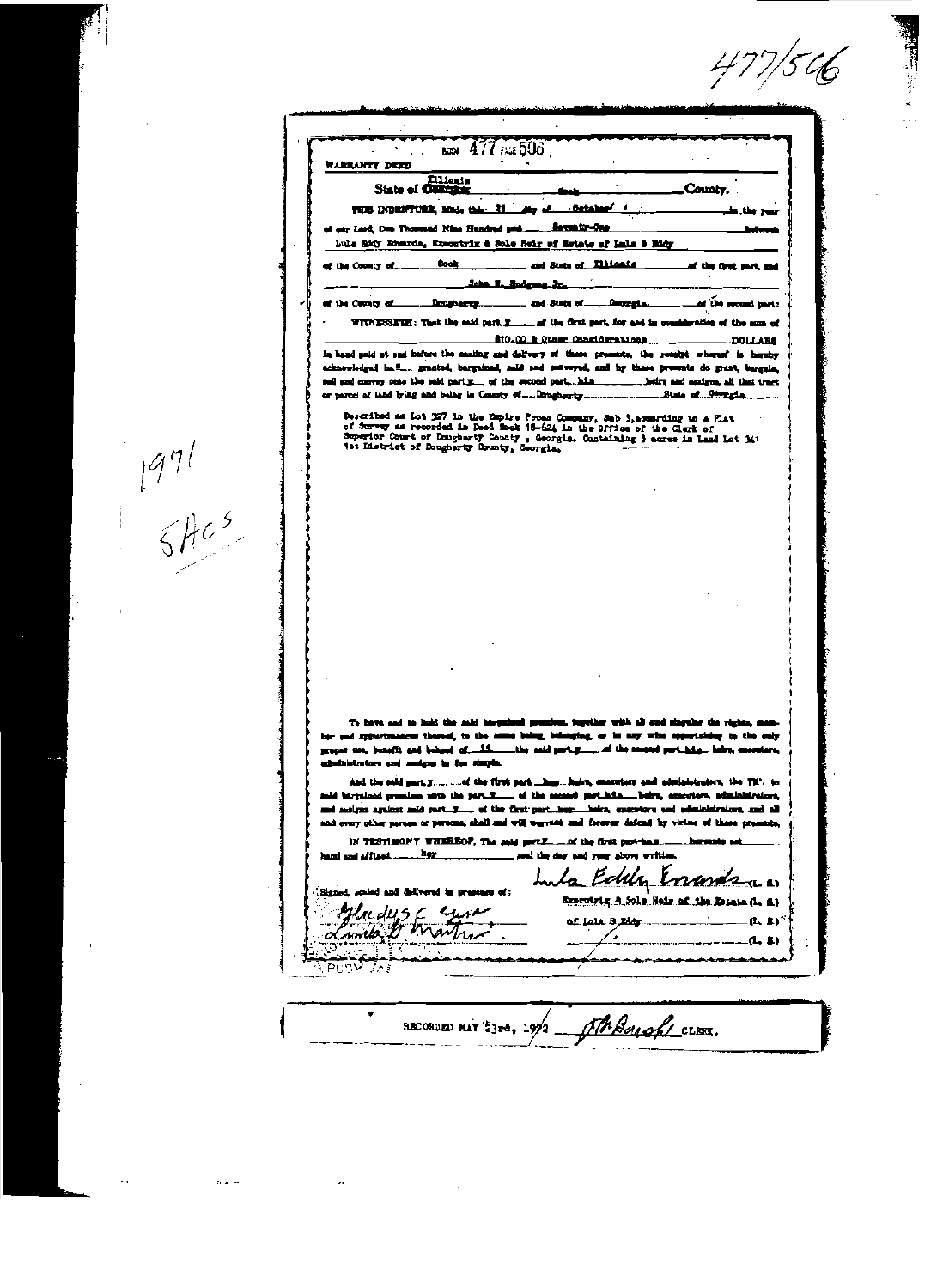$676/765$ V) A. d, ter 676 as 768  $\cdot$   $\vdots$ **EMERITE'S DEED**  $\mathbf{1}$ GEORGIA, Dougherty County. đ **HAY** an a by and between D. Lamar Bergert, Shortff of Desghavis County, Canryin, of the first part, as JOHN N. HUDGENS, JR. ۱i WITHESSETK: That, whermal, in photographs on more .<br>Marting St. W., Comp. Then Conference of such a C Base and County times for the paster 1961 Ehrough 1967 TULA 8. EDOY and after being duly and poblicly advertised agreeably as in law in the Almany Merald, did, on the 25th day of June  $10 - \frac{66}{3}$  at the public sales at Albany, in the County of Dengberry, State of Courgin, expens the name JOHN N. HUDGENS, JR. the start was knowned at in the hills. at the sea of Fifty Eight and 86/100 经营业 NOW THIS INDENTURE WITH ESSETH: That the next D Comer Bernst, Shortf after and, fan www.universe.com AND 86/100 1859.861 **DOLLARS** Ř in bond public car past. JOHN N. RUDGENS, JR.  $-3$ y ag and delivery of them presents, the semige of **et and** in restant, said and a ی <mark>شاه به سنامو سایل وا ک</mark>وه به .<br>M JOHN N. HUDGENS, JR.  $M<sub>0</sub>$ J. ₽ ŧ Ŕ Together with all and singular the rights, we ij JOHN N. HUDGENS, JR. Integ, belonging or sportalising; and also all the union, right, dids, interest, proj .<br>ماليا من أكثر الما rty, alaba and d LULA S. EDDY In how equity or atterview howevers, af, in, or in the su TO RATE AND TO HOLD the said property and enery  $+$ n $\vec{v}$ JOHN N. HUDGENS, JR. his. **ALC** IN WITNESS WHEREOF, the said B. Le ومحاربتين Æ ma antico مار میں مزید کے **Water** with Littlewin <u>ch</u> i di Tori uW  $\mathbf{r}$ **ANGE**  $2 - 18$ w dorper B.A. **RECORDED** ستہ **JUN 51981** DATE\_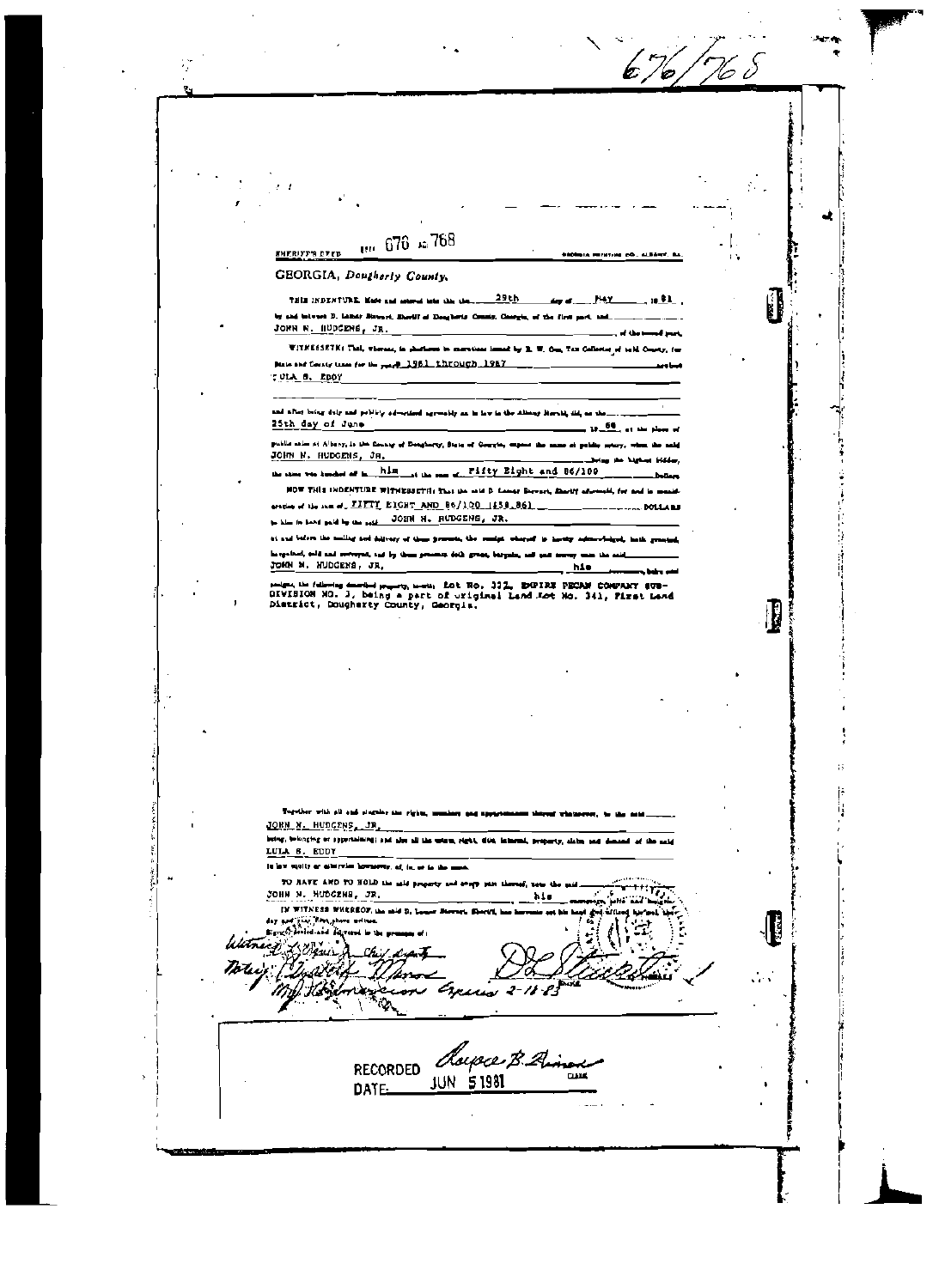G 医中国硬化学 J, KIN, BERISO A<br>Litometh at L<br>Albert, Beony **QUELER ST RAULERS**  $\sim$ QUIT-CLAIM DEED OF GIFT r.<br>Go 302 GEORGIA, DOUGHERTY COUNTY THIS INDENTURE, made this 26 Asy of \_ December is the year of our Lord, One Thousand Nine Hundred and. 医动脉管 医学 ممتدع بنظهلها **Det week** JOHN N. HUDGENS, JR. of the first part, herein called "granter" (whether one or more than enel, and ... of the second part, herein called "gruntes" (whether one or more than one); WITNESSETH: That the grantor for and in com**ideration of WMNHHK222** THE PREMISES AND OF THE BENEFICENT PURPOSES OF THIS CONVEYANCE<br>EXIMINING MELURES AND OF THE BENEFICENT PURPOSES OF THIS CONVEYANCE<br>EXIMINING MELURES AND OF THE BENEFICENT PURPOSES OF THIS CONVEYANCE<br>burgain, soli, remise, have had in and to all that tract or parel of had bing and being in bougherty County, Georgia,<br>and heing more particularly described as follows: All of Lot 327 in the Empire Pecan Company, Sub 3, according to a Flet<br>of survey as recorded in Deed Book 19-624 in the office of the Clerk of<br>superior Court of Dougherty County, Georgia. Containing 5 acree in Land<br>Lot 34  $\zeta$ **DOUGHERTY COUNTY, GEORGIA**  $\tilde{\boldsymbol{c}}$ r, 31 · R. with all rights, a there and appurtenances to the said described belonging. TO HAVE AND TO HOLD the said described premises unto prantes and the helrs, answerses, administrators, and analges of grantes, so that helpher granter set the helrs, exception, administrators, and context proposed or prant IN WITNESS WHEREOF, the said granter has caused this deed to be properly signed and so ed the day Mr first above written. Sign ŋ д.  $\mathbf{I}$ بتمكك **NUDGEN** ંગુ × : 9981 (FEAL) 咖啡 ऊ ň **GEAL** ່ະ 1P. **GEAL** RECORDED Charge of Armora DATE: Deer